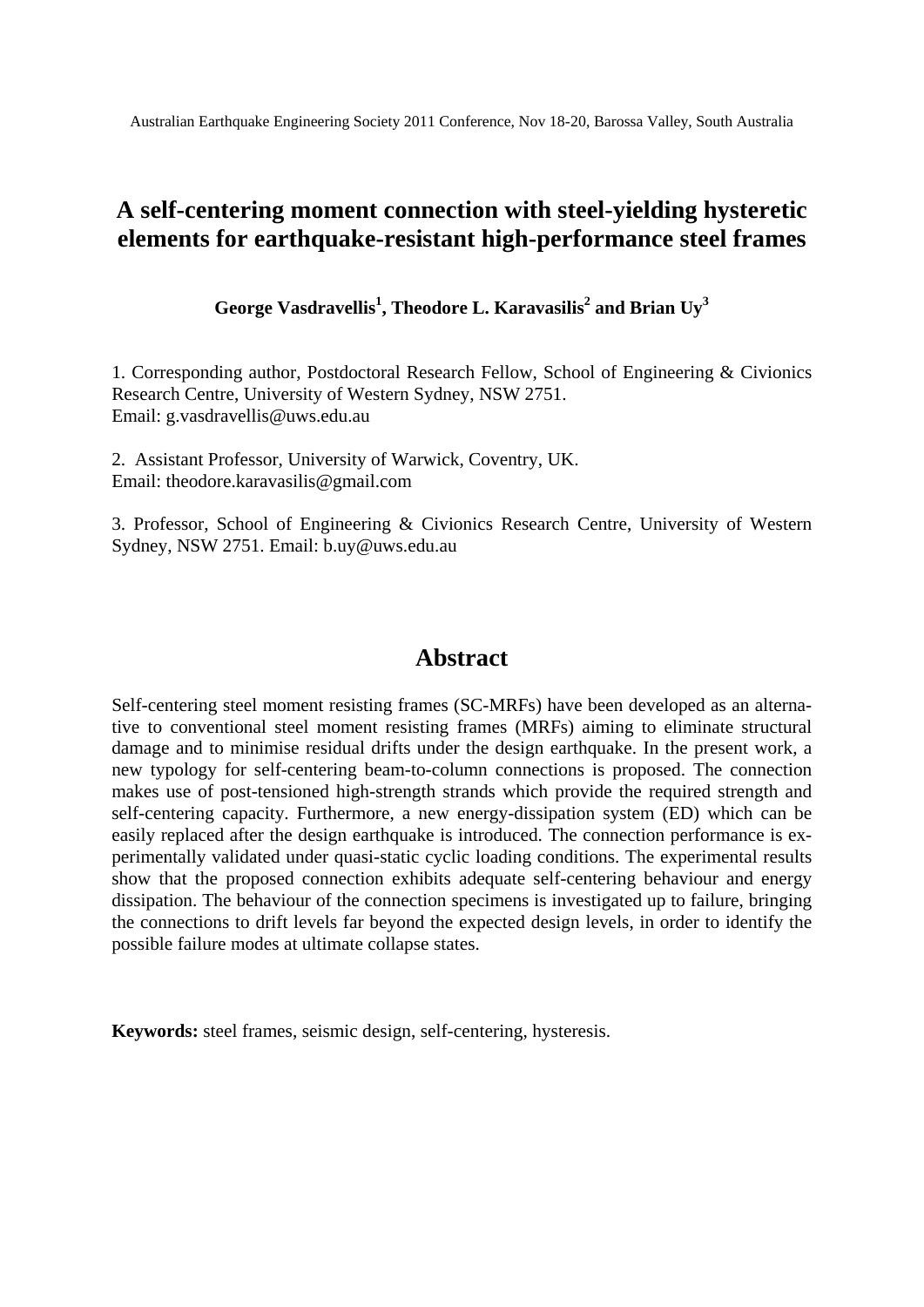# **1 INTRODUCTION**

Conventional ductile steel moment-resisting frames (MRFs) are currently designed to form a global plastic mechanism under strong earthquakes through the development of plastic hinges at the end of beams and at the base of the columns (Eurocode 8 2004). This design approach provides well known advantages such as acceptable behaviour able to protect human life, economy, low base shear force and controlled total floor accelerations. However, plastic hinges in structural members involve significant cyclic inelastic deformations and local buckling which result in difficult to inspect and repair damage as well as residual drifts. Therefore, conventional steel MRFs result in socio-economical losses such as damage repair costs and loss of building use or occupation after a major seismic event. In addition, they may result in building demolition due to the complications associated with repairing large residual drifts. Research efforts developed self-centering steel moment resisting frames (SC-MRFs) with post-tensioned (PT) connections (Garlock et al. 2007). SC-MRFs have the potential to eliminate inelastic deformations and residual drifts under strong earthquakes as the result of several features: softening force-drift behaviour due to separations (gap openings) developed in beam-to-column connections; re-centering capability due to elastic pre-tensioning elements (e.g., high strength steel bars) providing clamping forces to connect beam and columns; and energy dissipation capacity due to energy dissipation elements (EDs) which are activated when gaps open. When properly designed, these EDs can be easily inspected and replaced.

# **2 SC PT CONNECTION WITH WHP**

The proposed SC PT connection was designed to provide stable self-centering capability and increased energy dissipation with the aid of high strength steel bars and WHPs which do not interfere with the floor slab and are very easy to replace. Fig. 1 shows a 3D representation of the proposed connection. The figure represents the actual configuration of an exterior connection of a steel SC-MRF. Two high strength steel bars located at the mid-depth of the beam, one at each side of the web, are anchored to the exterior column flange and pass through holes drilled on the column flanges. The bars are post-tensioned and hence, clamp the beam to the column while providing self-centering capability. WHPs consist of two pairs of steel pins which are inserted in aligned holes drilled on the web of the beam and on strong supporting plates. The pairs of WHPs are symmetrically placed (close to the top and bottom beam flange) to provide increased lever arm and hence, increased internal moment resistance under cyclic connection rotations.

As shown in Fig. 2, WHPs are designed to have an hourglass shape to provide enhanced energy dissipation and fracture capacity (Kobori et al. 1992). Both sides of the beam web are reinforced with steel plates which increase the contact surface between the WHPs and the web. In this way, possible ovalisation of the sides of the holes drilled on the web and the reinforcing plates under the high WHP bearing forces will be negligible and connection pinching behaviour can be avoided. The strong supporting plates are welded on the column flange. The connection also includes beam flange reinforcing plates to avoid excessive early yielding in the beam flanges under the high PT bars forces. In addition, the panel zone is strengthened with horizontal stiffeners and continuity plates along the web of the column.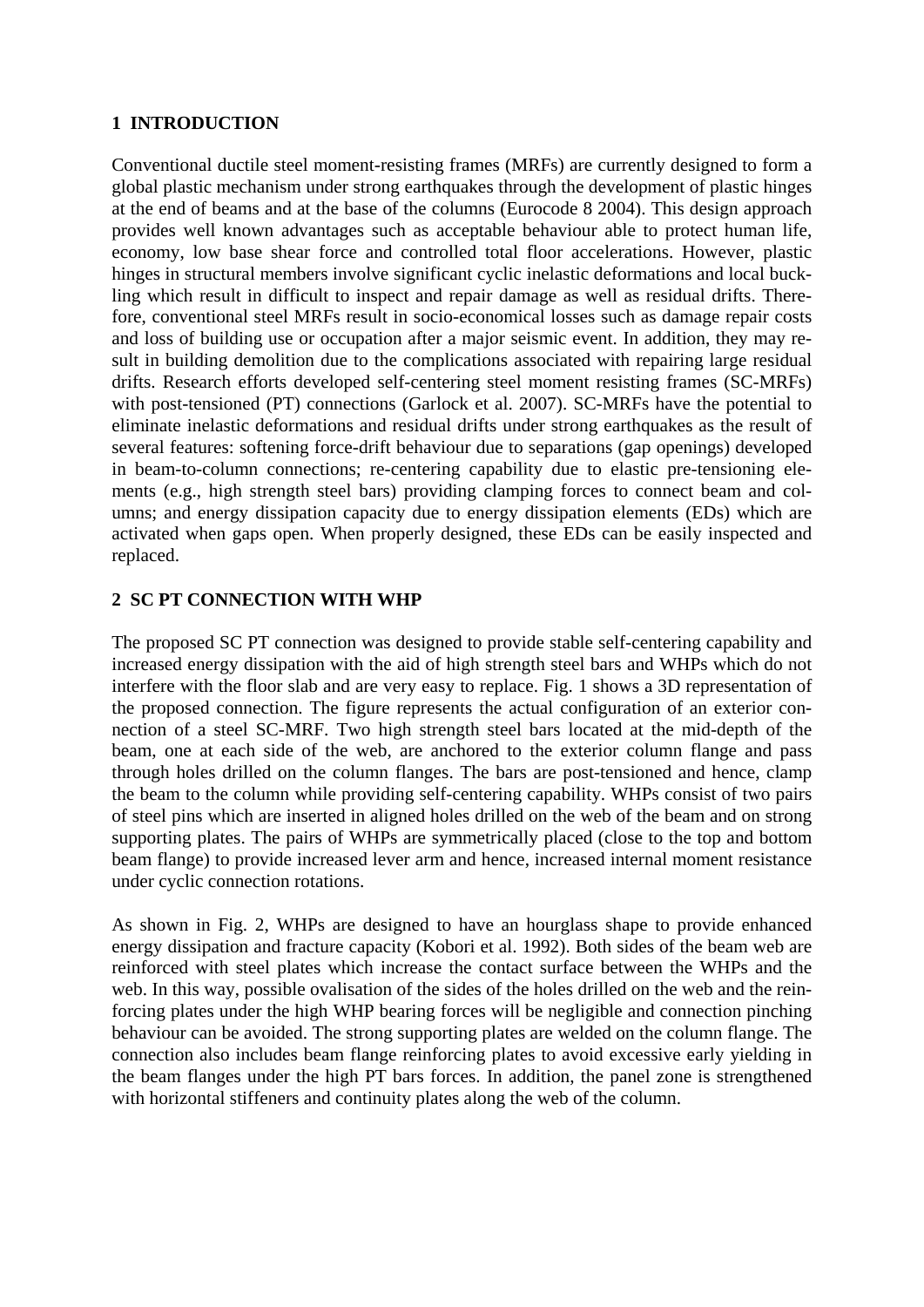



**Figure 1. 3D representation of the proposed self-centering PT connection**

**Figure 2. Shape, assumed static system and internal force diagrams for the WHPs.**

### **3 DESIGN OF PROTOTYPE SC PT CONNECTION WITH WHP**

The design focuses on the exterior connection of the  $2<sup>nd</sup>$  floor of a prototype steel building. This connection is designed as a self-centering PT connection with WHPs using the methodology presented by Garlock et al. (2007). This methodology uses two major performance objectives and associated structural limit states, namely: (1) Immediate Occupancy (IO) under the design basis earthquake (DBE) by avoiding damage in beams and columns while permitting gap opening (it is assumed that damaged WHPs can be replaced without disturbing building occupation); and (2) Collapse Prevention (CP) under the maximum considered earthquake (MCE) by avoiding PT bar yielding and beam local buckling while permitting minor yielding in beams and columns. The MCE has intensity equal to 150% the intensity of the DBE.

The above performance objectives proposed by Garlock et al. (2007) may result in sudden loss of strength and stiffness due to undesirable failures related to beam local buckling or tendon yielding when the connection is deformed beyond the MCE drift limit. In this work, the details proposed by Kim & Christopoulos (2009a) are employed to avoid local buckling and form a ductile plastic hinge at the end of the flange reinforcing plate for drifts equal or higher than the MCE drifts. This design approach is slightly different than the one presented in Kim and Christopoulos (2009b) where the ductile plastic hinge is formed for drifts equal or higher than the DBE drifts.

### **4 WHP COMPONENT TESTING**

Component tests on the WHPs were conducted in order to assess their energy dissipation capacity and ductility under cyclic loading. Fig. 3 shows the experimental setup for the component testing. Two pins were tested in order to reproduce the behaviour of the WHPs in the proposed SC connection typology. The supporting plates were welded on a fixed plate and the plate simulating the web of the beam was attached to the actuator applying the load. The thicknesses of the plates were equal to the thicknesses of the corresponding components in the connection tests described later.

The induced displacement history was chosen to be consistent with that used for the connection tests, i.e., the required displacement of the pins due to the imposed connection rotation in the actual tests was calculated and applied as the component testing displacement history. The WHPs were designed in order to guarantee a stable and ductile hysteretic behaviour and to maximise the energy dissipation capacity during a seismic event. The hourglass geometry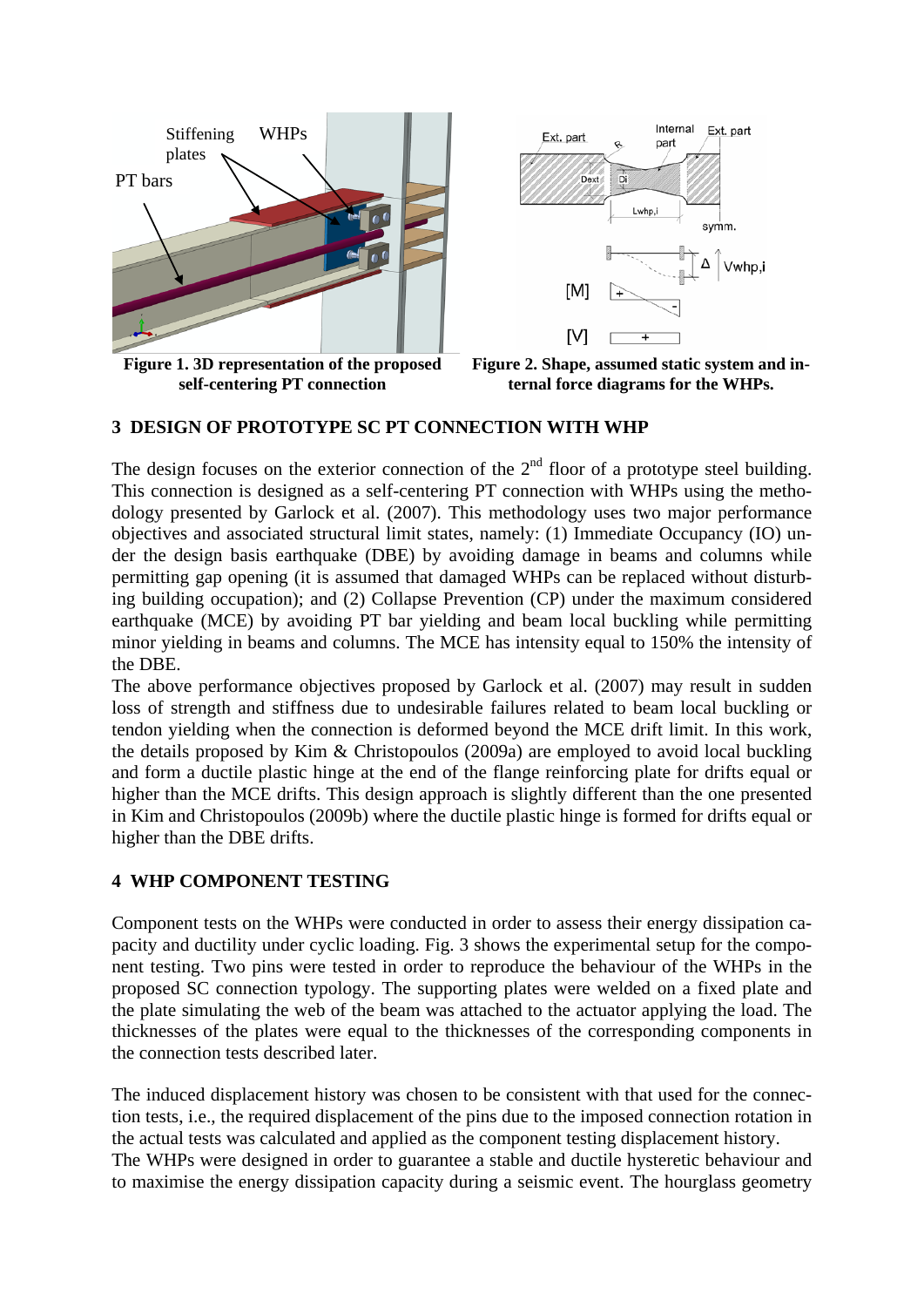of the pins was calibrated in order to be consistent with the bending-moment diagram, as shown in Fig. 2. In this way, a more efficient energy dissipation capability is ensured. Moreover, probable associated pinching effects are avoided. Fig. 4a shows the WHPs at ultimate deformation levels during the component tests. This deformation corresponds to a connection rotation of about 0.06 rad. The pins were capable of sustaining repeated large inelastic cycles without fracturing prior to an imposed displacement corresponding to 7% drift. Fig 4b plots the force-displacement cyclic relationship achieved by the WHPs. The pins provided a force equal to 160kN. It is evident that the developed geometry resulted in a highly-dissipative system with good hysteretic behaviour and high ductility levels.



**Figure 3. The test setup for the component tests**



**Figure 4. a) Ultimate deformation and b) hysteretic force-displacement loop of the WHPs.**

### **5 LARGE-SCALE CONNECTION TESTS**

The test setup is schematically shown in Fig. 6. The 250UB37 beam was connected to a strong 310UC158 column. Two additional steel members were welded to the column to form a truss system in order to minimise the column deformations (the 310UC158 horizontal member and the 200UC52 diagonal member). The whole system was bolted on the strong floor. The imposed displacement history was applied vertically by a 2000kN-capacity and 250mm-stroke hydraulic actuator. The actuator was positioned at a distance of 1800mm from the beam-column face and thus was able to impose a joint rotation equal to 7%, much larger than the target rotation of 2.4%, corresponding to the MCE level. Two specimens representing the proposed SC post-tensioned connection were designed according to the procedure described in Section 3. Due to laboratory limitations, the specimens were designed at a 0.6 scale with respect to the original dimensions of the prototype building. The resulting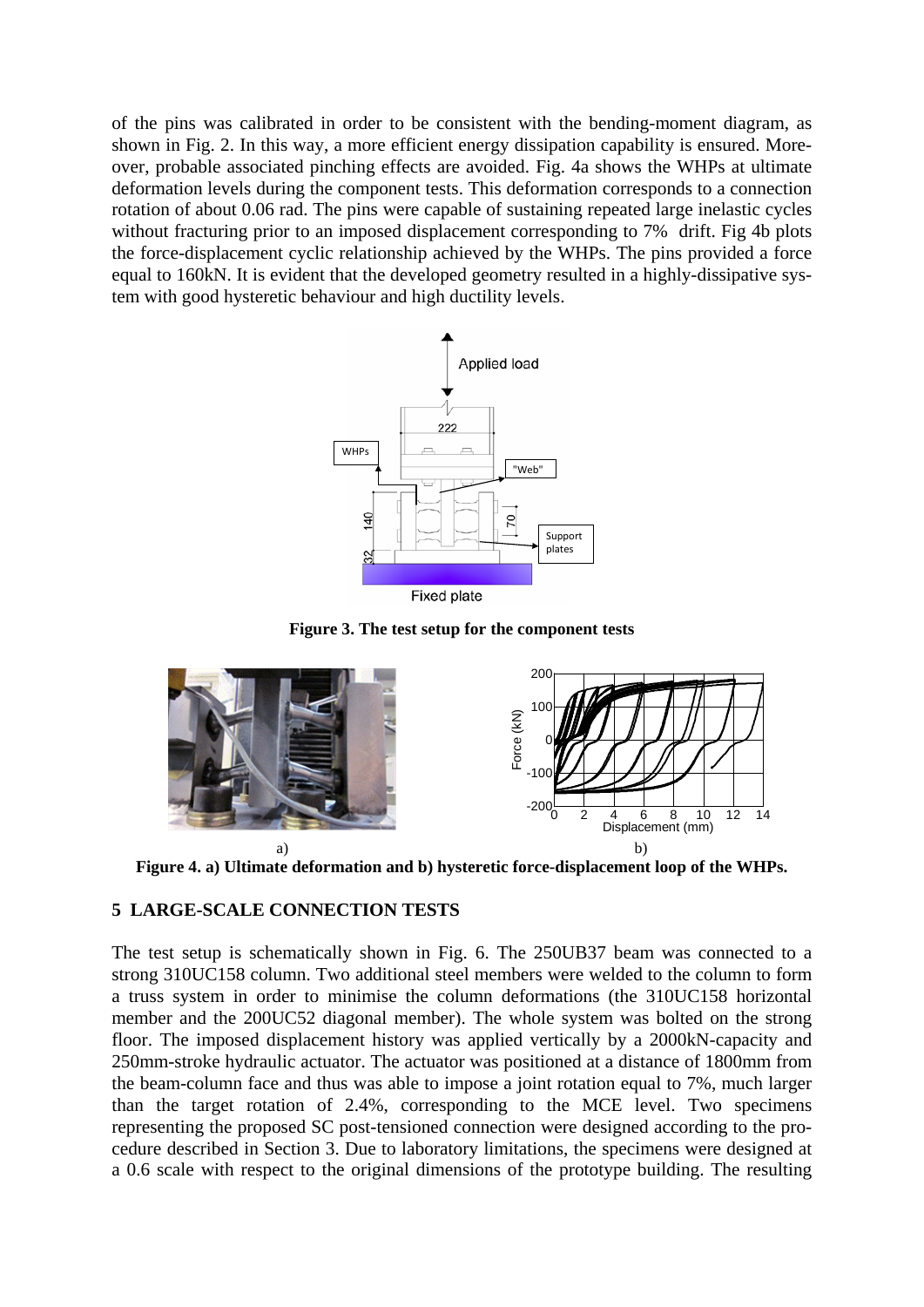beam and column sizes and relevant details of the connections are summarised in Table 1. The two specimens were identical except that four longitudinal stiffeners were welded on the web and four 27mm-holes were drilled on the flanges of the second specimen, according to Kim & Christopoulos (2009a). The details of this configuration are shown in Fig. 6. The purpose of this configuration is to eliminate local buckling effects on the beam web or flanges. Instead, a plastic hinge is intended to be formed at the end of the reinforcing plate. In this way, sudden failures and local instabilities are avoided and a ductile ultimate failure mode under large inelastic drifts is ensured.



**Figure 5. The test setup**

**Table 1. Specimen details**

| Specimen:                                           | <b>SC-WHP1</b> | <b>SC-WHP2</b> |
|-----------------------------------------------------|----------------|----------------|
| <b>Beam</b>                                         | 250UB37        | 250UB37        |
| Column                                              | 310UC158       | 310UC158       |
| (kN)                                                | 518            | 504            |
| $F_{PT,i}$ (kN<br>L <sub>rp</sub> <sup>*</sup> (mm) | 700            | 700            |
| Long. stiffeners                                    | N <sub>O</sub> | <b>YES</b>     |

 $F_{PT,i}$ : Initial post-tensioning force, Lrp: Length of reinforcing plates on the beam



**Figure 6. Details of the second specimen**

### **6 EXPERIMENTAL RESULTS**

The specimens were loaded under displacement-controlled conditions, according to the AISC loading protocol (AISC 2005). The moment-rotation hystereses for the two specimens are shown in Figs. 7 and 8. It is shown that the specimens had a full self-centering capacity up to rotations equal to 0.05 rad. In fact, no damage in any part except the WHPs was observed up to this rotation levels. This rotation is considerably larger than the specified target rotation of 0.035 rad, which is set as the required rotation capacity of a connection for Ductility Class High (DCH) structural design concept in Eurocode 8. The connections were loaded to excessive drift levels in order to identify all possible failure modes. A final cycle of 10% drift was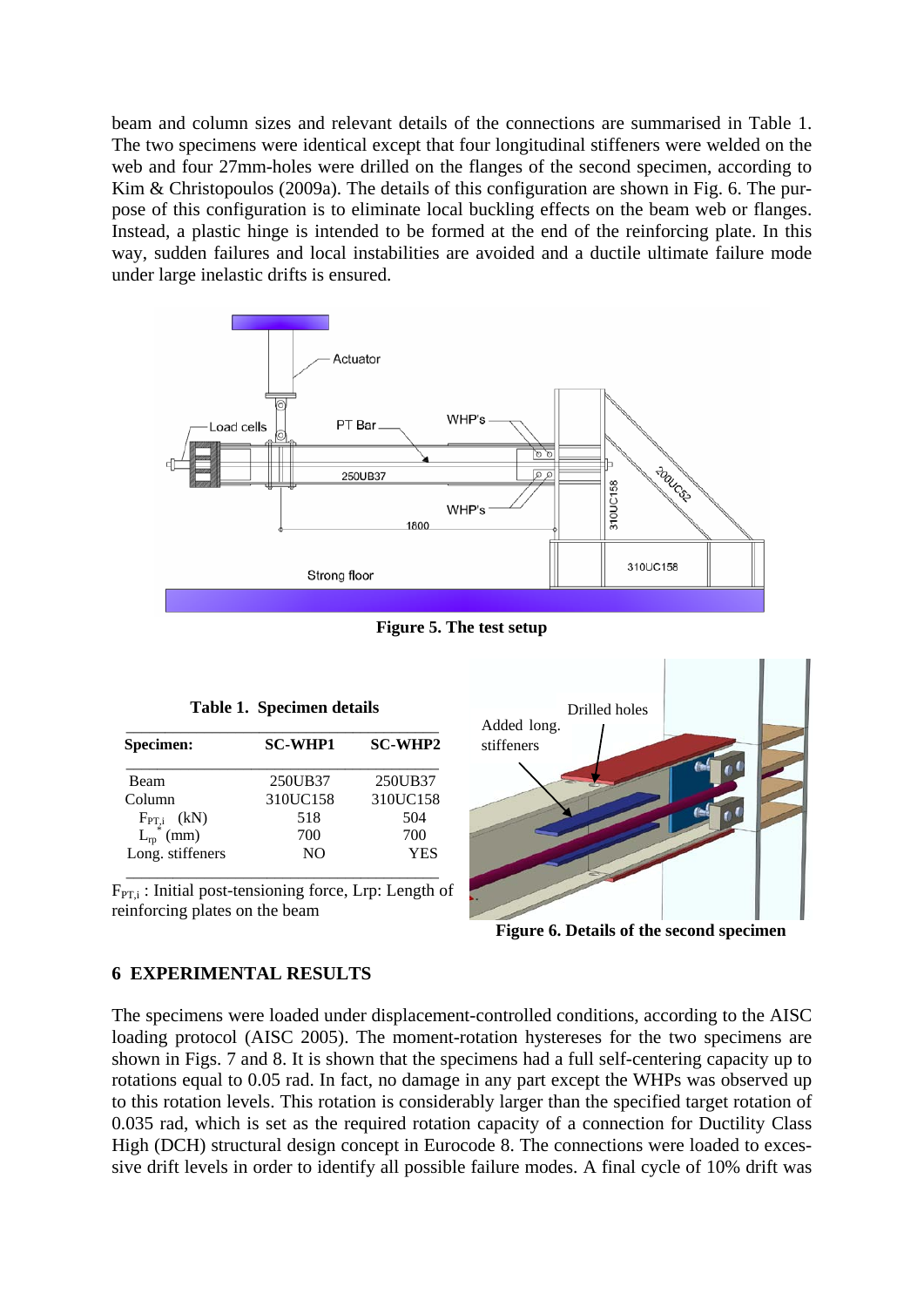imposed for this purpose. Figs. 7 and 8 show that after the last large imposed displacement the connection lost its self-centering capability and a permanent drift was present at the end (indicated as "ultimate response" in the diagrams).

To assess the ability of the proposed connection to be easily repaired after a strong earthquake, the SC-WHP1 specimen was imposed to displacements up to the DBE level (i.e. 1.6% drift). The test was then interrupted and the damaged WHPs were substituted by a set of new ones. After the substitution of the WHPs, the test was restarted. Fig. 7 plots superimposed loops from the tests before and after the replacement of WHPs (named "1st run" and "2nd run" in the graph). During the first cycles, the connection loses part of its initial strength and stiffness as a result of the unavoidable local yielding of the beam edges due to the bearing on the column as the gap opens and closes. Nevertheless, Fig. 7 shows that the connection gains its strength and stiffness after rotations of 0.005rad. In fact, the two loops are perfectly superimposed to each other, demonstrating that the proposed connection can be very easily repaired after a strong earthquake without compromising its stiffness, strength and energy dissipation capacity.

The failure modes were different in the two specimens. The failure mode of specimen SC-WHP1 was the local buckling of the beam which took place immediately after the end of the reinforcing plates on the beam flanges (Fig. 9). The buckling initiated at the web and propagated to the flanges. This failure caused a significant drop in the stiffness of the connection as shown in Fig. 7. The detailing employed for specimen SC-WHP2 resulted in a different failure mode. No web or flange buckling was observed in the beam section after the end of the beam flange reinforcing plates. In addition, no plastic hinge was developed in this region, indicating that the design procedure employed was rather conservative. Fig. 10 shows the failure mode of this specimen, i.e., excessive yielding in the beam flanges at the beam-column interface due to large bearing forces. Local yielding at the bearing face was more pronounced than in specimen SC-WHP1 and resulted in a gradual reduction in post-tensioning force. A sudden reduction of 15kN in the force of the PT bars was observed as a result of the local failure at the final loading cycle.



**Figure 7. Moment-rotation hysteresis loop for specimen SC-WHP1**



**Figure 8. Moment-rotation hysteresis loop for specimen SC-WHP2.**

#### **7 SUMMARY AND CONCLUSIONS**

The main conclusions of the large-scale experimental tests can be summarised in the following:

• The proposed post-tensioned connection showed stable and predictable self-centering behavior with negligible residual drifts under the design earthquake, while the initial stiffness and energy dissipation capacity are comparable to those of a welded fully-restrained MRF.